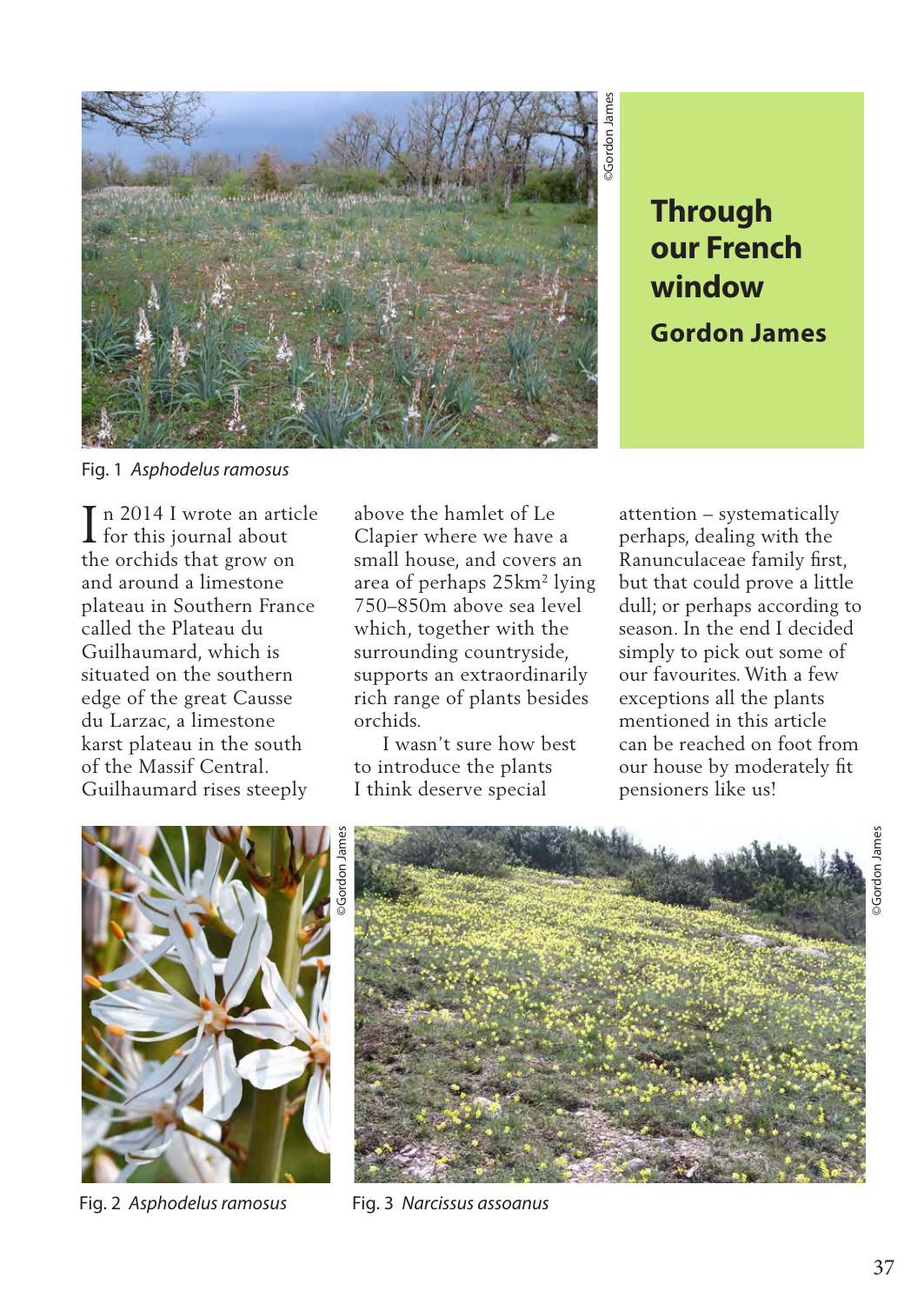

Fig. 4 *Narcissus poeticus* Fig. 5 *Iris lutescens*



Fig. 6 *Iris lutescens*



Fig. 7 *Crocus nudiflorus*



 Despite its elevation, summers are hot, as the Plateau is relatively far toward the South of France, though it can be quite cold and snowy during the depths of winter. Comparing the flora on Guilhaumard with equivalent limestone uplands in Britain, such as the Burren in Western Ireland or the limestone pavements around Malham in North Yorkshire, there are very few plants in common; there may be more in some southern UK chalk communities.

 All the plants mentioned below are native to the region. Though most of them will be familiar to British gardeners, and many are widely grown in our gardens, only 36% of them are recorded as also native to Britain, and many of these are very rare or local. Given the cold winters here in France they should all be perfectly hardy.

 I will start with those plants which, at least for a moment, carpet the ground and foremost amongst these is *Asphodelus ramosus* (syn. *A. cerasiferus)* (figs 1 & 2). There are problems with the naming of this asphodel as the French floras provide a whole host of synonyms, but once these have been seen flowering in their tens of thousands across the open limestone grassland or in light woodland, they cannot be mistaken. They flower from late April throughout May; the flowers are preceded by clumps of bright green foliage and followed by clusters of large, spherical pale brown fruits.

 While the asphodel is doing its stuff, several other carpeters come into their own including two species of *Narcissus: N. assoanus* (fig. 3) which in mid-April covers certain hillsides in a carpet of yellow, followed in mid-May on different hillsides by Pheasant's eye Daffodil,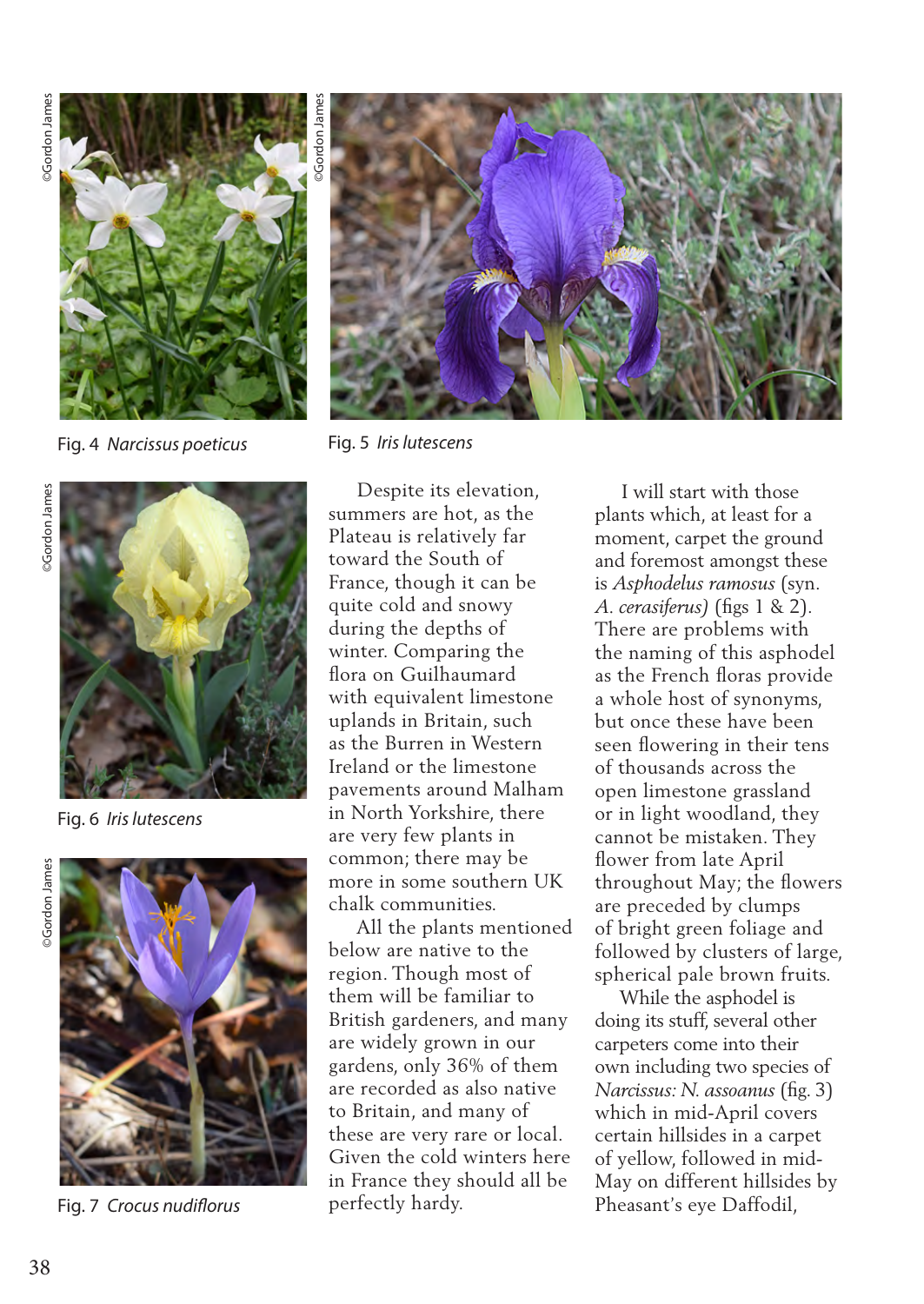

Fig. 8 *Fritillaria pyrenaica*

*N. poeticus* (fig. 4), with its delicate white flowers and orange centres. The odd plant of the wild daffodil, *N. pseudonarcissus*, also appears from time to time. In the same areas, you can find numerous flowers of the Crimean iris, *I. lutescens*  (figs 5 & 6), both blue and yellow forms, together with the white umbels of the star of Bethlehem, *Ornithogalum umbellatum*. In early October two other bulbous species begin to flower: *Colchicum autumnale* and the autumn crocus, *Crocus nudiflorus* (fig. 7), both displaying their leafless flowers across many of the local meadows. The colchicum favours slightly damper places, while the crocus prefers more acid substrata. In some meadows around our village the two

Fig. 9 *Amelanchier ovalis*

occur together, the crocus distinguished from the colchicum by its feathered stigmas.

 Among the open limestone grasslands on the plateau grow both local species of pasqueflower: *Pulsatilla vulgaris*, which

tends to flower earlier, often in late March and early April; and the darkerflowering *P. rubra*, which peaks towards the middle to end of April. They both carry very attractive seedheads for some time after flowering.



Fig. 10 *Linum campanulatum*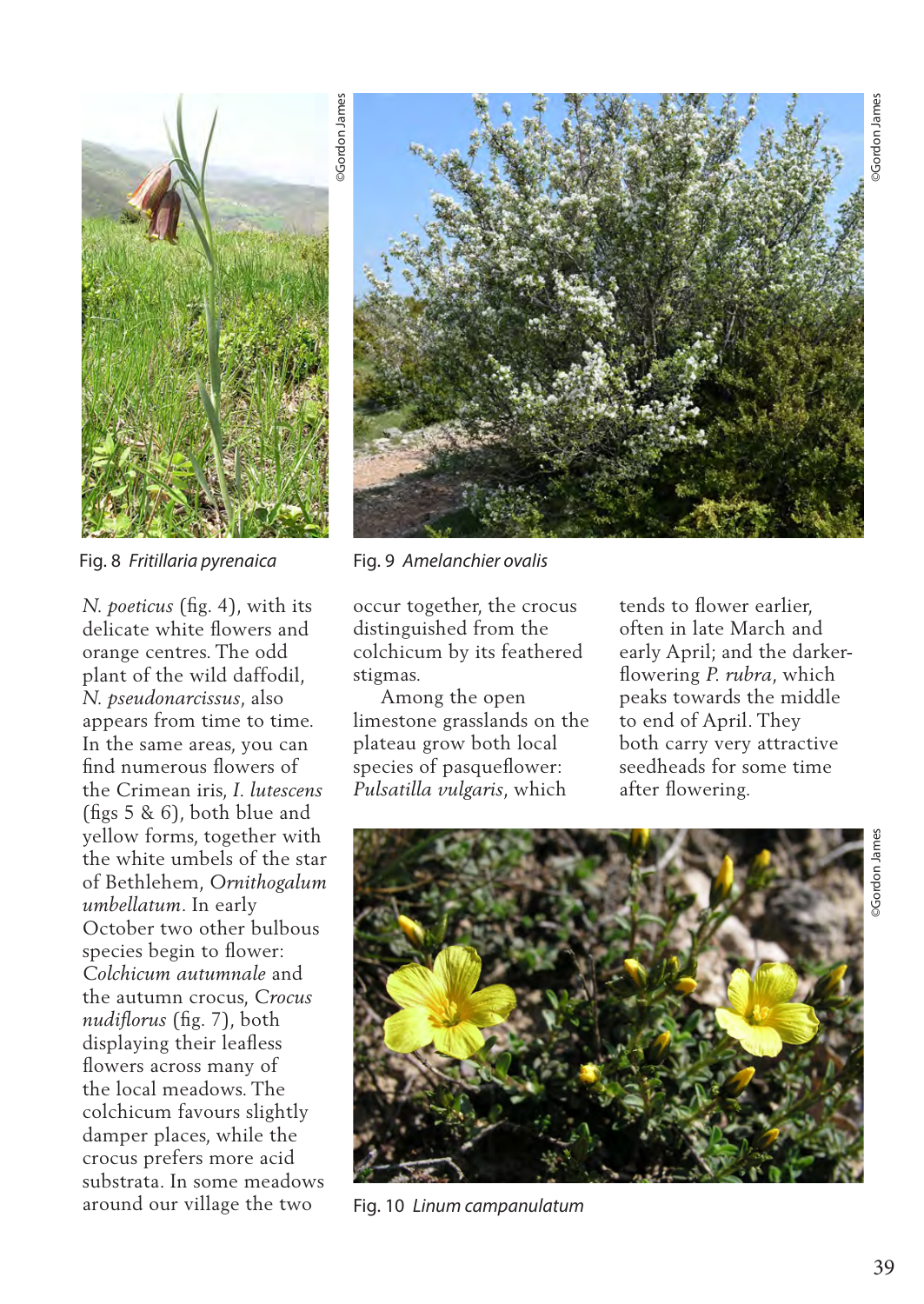

Fig. 11 *Linum tenuifolium*

Another bulbous species which flowers profusely around the same time is *Fritillaria pyrenaica* (fig. 8), which just about reaches the northern and eastern edges of its French range here. It differs from our own snake's head fritillary (*F. meleagris*), in having a shorter and narrower bell-shaped flower.

 Our small hamlet of Le Clapier is in the commune of Cornus, an apt coincidence since



Fig. 12 *Helianthemum apenninum* Fig. 13 *Aster alpinus*

the common dogwood, *Cornus sanguinea*, is a very common shrub right across the region. The Plateau du Guilhaumard was once covered in dense beech forest until mining activities further down the valley in the 18th and 19th centuries led to its severe deforestation. Now the trees and associated shrubs are returning: in May the cornus bushes are covered in round heads of creamy flowers and in the

©Gordon James

autumn they glow with red foliage. There are dozens of other species of small trees and shrubs, including *Amelanchier ovalis* (fig. 9), bearing oval leaves a little like those of a pear tree, felted on the underside with white hairs. In late April and throughout May they are covered in white blossom.

 Where the massive magnesium limestones which make up the backbone of the plateau have eroded to form a coarse grey sand,







Fig. 14 *Daphne cneorum* Fig. 15 *Dianthus superbus*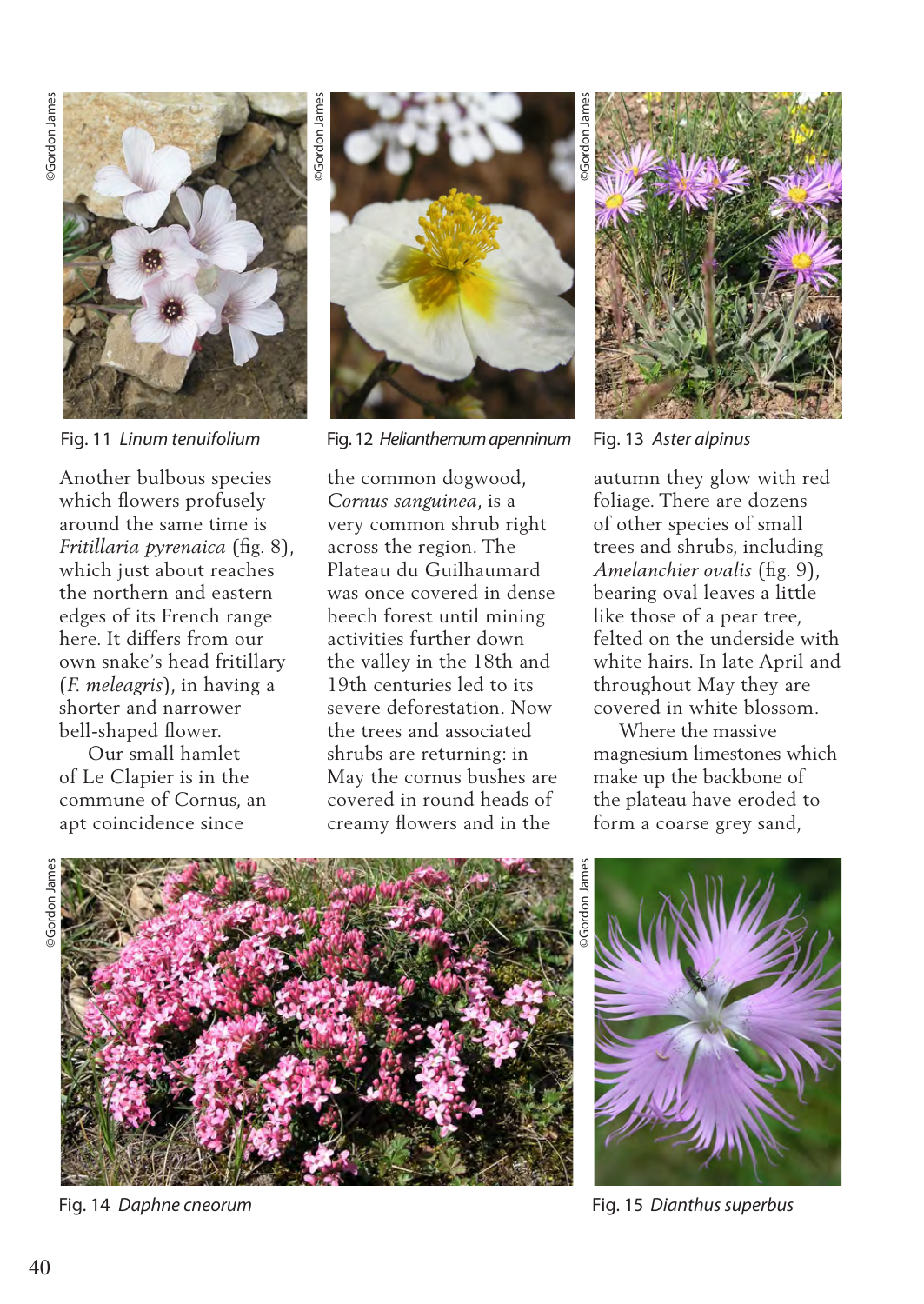

Fig. 16 *Saponaria ocymoides*

many smaller plants thrive in the dry open habitats. Among these are several species of *Linum* in blues, yellows and whites. The blue *Linum bienne* can be found in profusion, while less commonly found are the yellow *L. campanulatum* (fig. 10) and the white *L. tenuifolium* (fig. 11) with its tiny, prostrate woody stems. Other plants which enjoy these open habitats include *Iberis saxatilis* and a range of ground-hugging helianthemums, including the white *H. apenninum* (fig. 12), shown in the photograph growing among the Iberis. Clumps of *Aster alpinus* (fig. 13) with its blue-purple flowers can be found here throughout May and into June.

 Also enjoying these sites is the lovely small shrub *Daphne cneorum* (fig. 14) which is covered in brightpink flowers during the middle weeks of April, before being joined by

*D. laureola* in mid-May and *D. alpina* in June. In similar habitats but a little later in the year are several *Dianthus* species growing either individually or in small groups. The most interesting of these goes under the appropriate name of *Dianthus superbus* (fig. 15); this small plant delights with its five deeply cut pale-pink petals. Closely related to the dianthus, the rock-hugging soapwort, *Saponaria ocymoides* (fig. 16) with its



Fig. 17 *Campanula speciosa*

bright-pink flowers, can be seen almost anywhere around the village and surrounding countryside from late April through May.

 July is the month for the campanulas, which include *C. glomerata, C. persicifolia, C. rapunculoides, C. rotundifolia, C. trachelium*  and the king of them all, *C. speciosa* (fig. 17). Admittedly this last species isn't to be found on the plateau, and one must travel 20km to a particular cirque or rocky





Fig. 18 *Trifolium stellatum* Fig. 19 *Tragopogon porrifolius*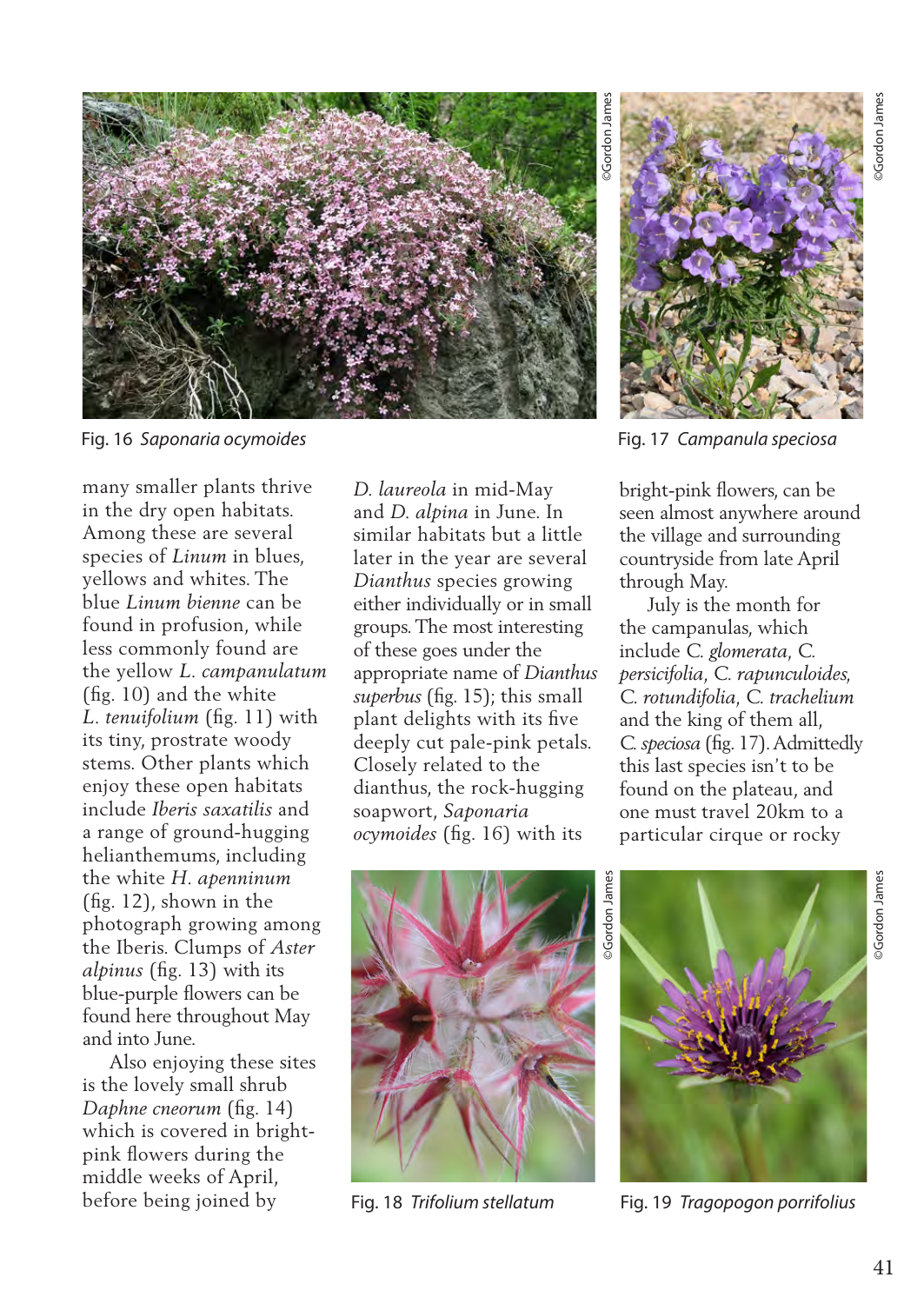

valley on the southern edge of the Larzac, where it grows in large numbers on the steep rocky screes and down beside the track that ascends through the cirque. This species has the largest flowers of all; they are clear blue and appear earlier than many other members of the genus, at their best towards the end of May.

 The numerous members of the families Papilionaceae



Fig. 20 *Allium flavum* Fig. 21 *Allium vineale*

(now Fabaceae) and Asteraceae could each have a whole book written about them, and I'm afraid that several I have photographed still remain unidentified. However, one member of the former is so striking as to almost identify itself, and that is *Trifolium stellatum* (fig. 18), with heads of starlike flowers fringed with white hairs, each looking out in a different direction; it grows widely and flowers during June. Of the Asteraceae, two species of goat's beard or tragopogon stand out: *T. porrifolius*  (fig. 19) with deep-purple flowers appearing in May, and yellow *T. pratensis*, flowering from mid-May into June.

 Alliums also love these dry limestone uplands, and the first to appear are the round heads of *A. sphaerocephalon* in late June, followed by *A. polyanthum* with small, tight heads of pink flowers throughout July. *Allium flavum* (fig. 20), with an open head of drooping yellow flowers and stiff brown bracts. flowers from late July into August; *A. vineale* (fig. 21) bears bunches of pink flowers streaked with green, appearing out of a head of brown bulbils and takes us through mid-August; and *A. paniculatum* produces its open heads of pale-pink flowers in late August.





Fig. 22 *Allium roseum*



Fig. 23 *Adonis flammea*